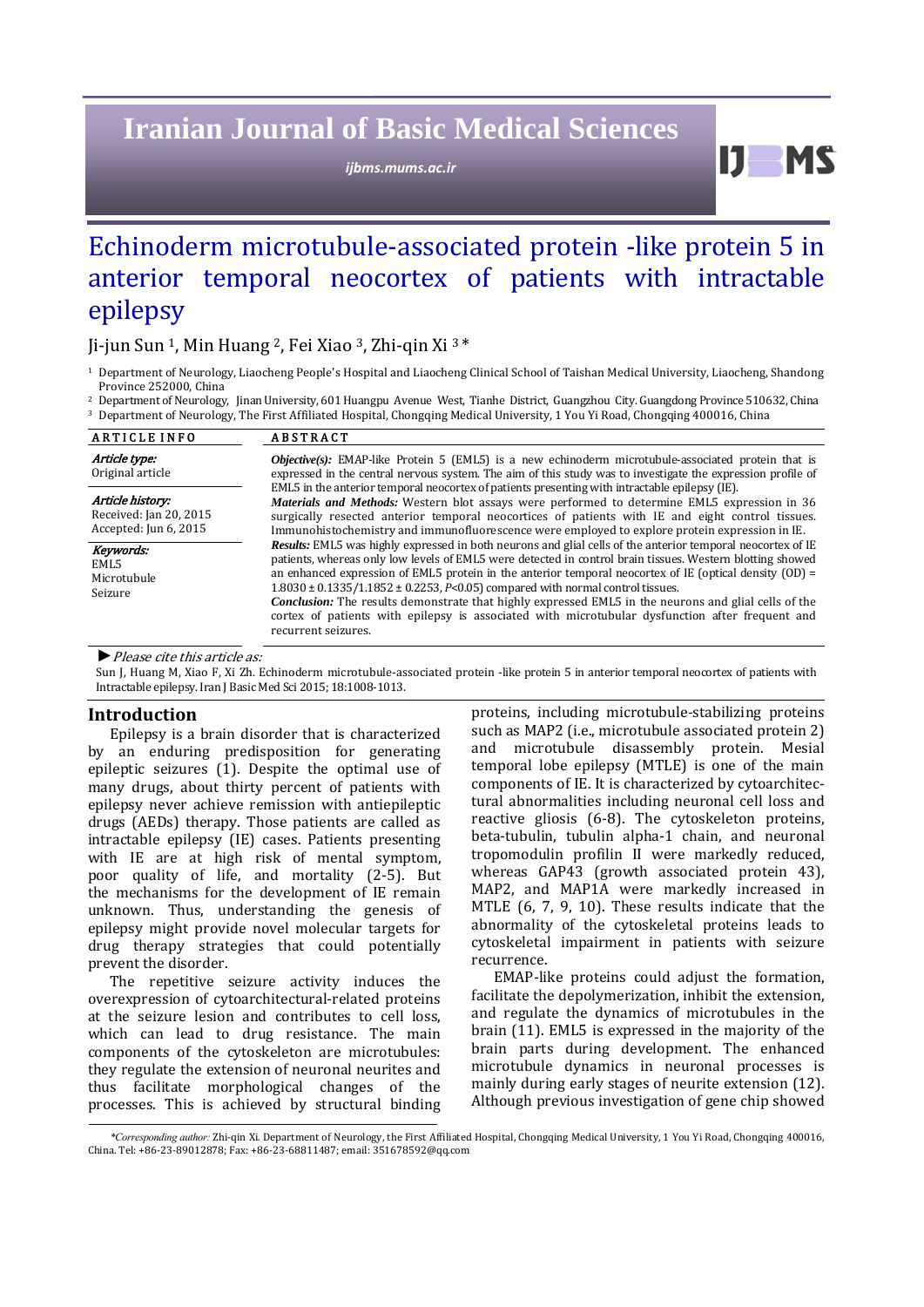that EML5 mRNA was higher in IE, EML5 expression level in human epileptic brain is unclear (13). To determine whether this new type of microtubule disassembly protein is abnormally expressed in IE, we detected the levels of mRNA and protein in addition to the localization of EML5 in the surgically removed anterior temporal neocortex of patients with IE.

# **Materials and Methods**

# *Experimental subjects*

Thirty-six patients (mean age,  $22.92 \pm 8.94$  years; range, 8-44 years) who were undergoing anterior temporal resections for medically diagnosed IE were randomly selected from the 200 patients in our epilepsy brain bank. The protocol of this study complied with the guidelines for the conduct of research involving human subjects by the National Institutes of Health (NIH, Bethesda, MD, USA) and the committee on human subjects' research at the Chongqing Medical University of China. The patients or their relatives were asked to sign the informed and written consent for research studies.

The pre-surgical assessment consisted of a detailed history and neurological examination, interictal and ictal EEG, and neuropsychological and neuroradiological tests. The lesion was localized in all patients by brain magnetic resonance imaging (MRI) and 24 hr EEG or video-EEG. Sphenoidal electrode monitoring and intraoperative electrocorticography (ECOG) were performed to localize the epileptic lesion before resection in all patients. Surgical removal of the anterior epileptogenic zone was an alternative treatment option for the patients with epilepsy. The surgical procedure has been published previously (14). After the lesion was resected, the electrodes of the ECOG were placed on the remaining edge of tissue to ensure that the lesion was resected completely. The pathological findings in the resected neocortex included gliosis and neuronal loss. The clinical data for IE patients included in this study are shown in Table 1.

For comparison, eight histologically normal anterior temporal neocortex specimens were obtained following the anterior temporal lobectomy after increased intracranial pressure in individuals with head injury (mean age, 27.24±11.85 years; range, 17-51 years) and no history of epilepsy or exposure to AEDs. A conventional neuropathological examination did not reveal any evidence of central nervous system disease (cerebral ischemia, hemorrhage, or tumor).

#### *Tissue processing*

Tissue samples for immunohistochemistry and immunofluorescence were immediately immersionfixed for 2 days at 4  $°C$  with 4% paraformaldehyde in 0.1 M phosphate buffer at pH 7.4. The embedded tissues were successively sectioned at  $5 \mu m$ 

for immunohistochemistry and 10 μm for immunofluorescence analysis. Samples for Western blot and FQ-PCR were freshly frozen on powdered dry ice and stored in liquid nitrogen until assayed.

## *Fluorescence quantitative polymerase chain reaction (FQ‐PCR)*

Total RNA was extracted with UNIzol reagent following the manufacturer's protocol. The assay was performed as in our previous study. Briefly, complementary DNAs (cDNAs) were reverse transcribed and purified. The primer sequences were: EML5, forward primer 5'sequences were: EML5, TGATGATGTCGTCGCTGTGG-3', and reverse primer 5'-CAGTGCCGCAACAACCTCTA-3'. The relative ratios were normalized to ribosomal 18s RNA. The reaction mixtures contained 2 µl of LightCycler FastStart DNA master SYBR Green mix, 0.5  $\mu$ M of each primer, 4 mM  $MeCl<sub>2</sub>$ , 2 ul of DNA template, and excessive SYBR fluorescent dye. The reaction system was placed into a centrifugation FQ-PCR apparatus. Following activation of the polymerase at  $94$  °C for 2 min,  $40$ thermocycles were run with 10 sec of denaturation at 94 °C, 10 sec of annealing at 61 °C, and 10 sec of extension at  $72$  °C. The gene copy number was calculated by the Ct value approach (i.e., mean value of triplicate results), and the results were the ratios of the gene copy number to the copy number of the 18s RNA housekeeping genes.

#### *Immunohistochemistry and immunofluorescence*

All formalin-fixed paraffin-embedded sections were dewaxed in xylene and rehydrated in graded ethanol solutions. The steps were the same as described previously (13). The primary anti-EML5 antibody  $(1:100)$  was kindly provided by Professor French (12) and was applied to the sections at 4  $\degree$ C overnight. The immunoreaction visualization and negative controls setup were performed according to standard procedures.

The sections were deparaffinized, and antigen recovery was performed as described above. After permeabilizing in  $0.1\%$  Triton X-100 in PBS for 20 min, the sections were blocked in  $PBS/2\%$ bovine serum albumin for 20 min at room temperature, followed by incubation with anti-EML5 at 1:100 dilution in PBS at 4  $°C$  for 24 hr. For the protein staining, the sections were incubated with fluorescein isothiocyanate for 40 min and then mounted in 50% glycerol and 50% PBS. The results were observed by confocal microscopy (Leica Microsystems Heidelberg GmbH, Germany). 

#### *Western blot*

To examine the EML5 protein levels, Western blotting was performed as previously described (14). The membranes were incubated overnight in a solution of rabbit anti-EML5 IgG (1:200). Incubation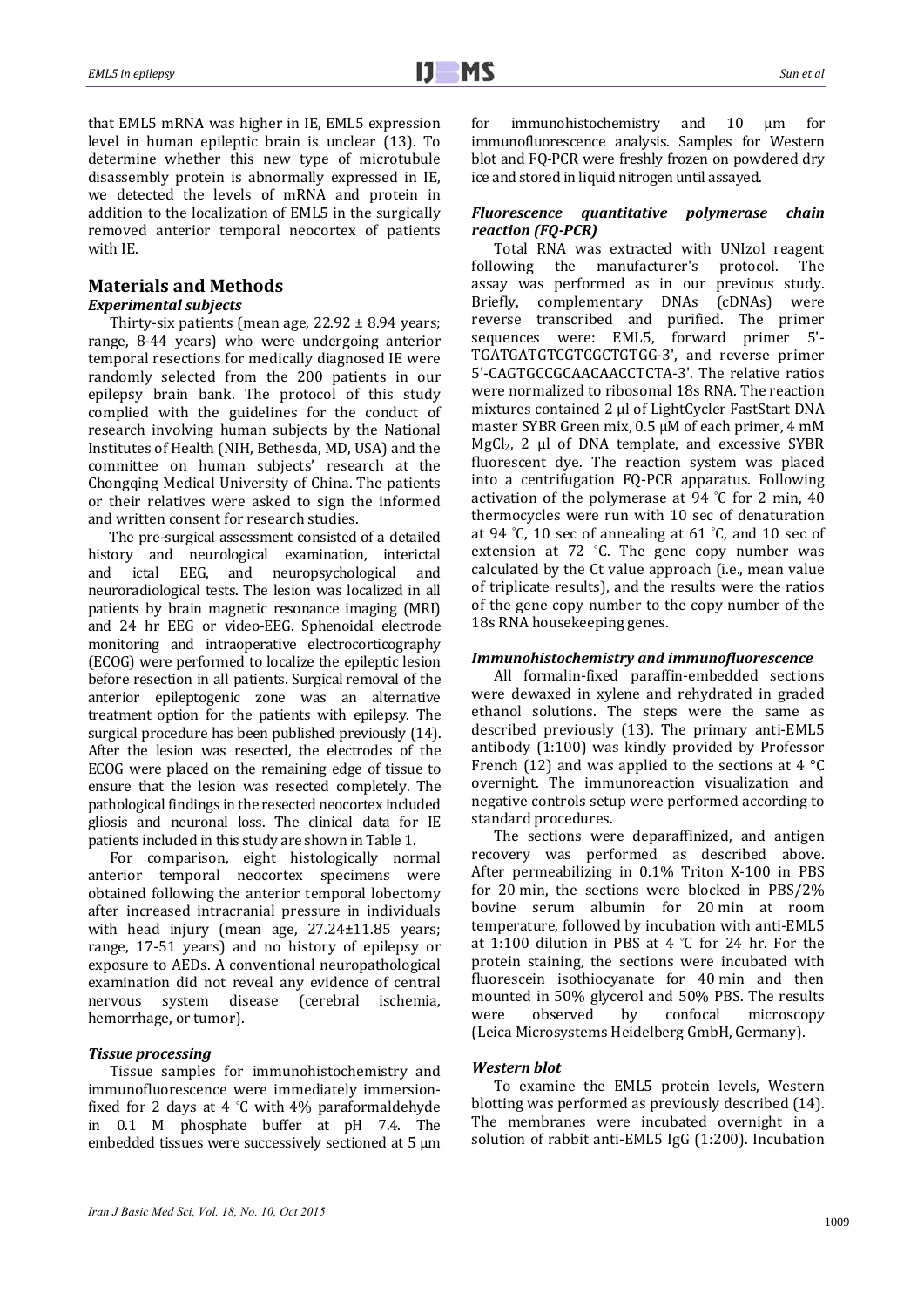**Table 1**. Treatment history and diagnosis of the 36 patients in the epilepsy group

| Patients                | Age(yr) | M/F            | Seizure at<br>onset $(y)$ | Antiepileptic drugs before surgery                                     | Topography of<br>studied tissue            |              | Neuropathologic<br>diagnosis |
|-------------------------|---------|----------------|---------------------------|------------------------------------------------------------------------|--------------------------------------------|--------------|------------------------------|
| $\mathbf{1}$            | 27      | F              | 14                        | CBZ>3m,TPM>5m, PHT=2 $v^*$ , VPA=3 $v^*$                               | <b>TL</b>                                  | $\mathbf R$  | NL                           |
| $\overline{\mathbf{c}}$ | 13      | $\mathbf F$    | 4                         | CBZ>4m, VPA=3y*, PB>1y*, PHT=9m                                        | TL                                         | L            | NL                           |
| 3                       | 12      | M              | 6                         | PHT>5m,VPA>5m*,CBZ>1y, PB>4y*                                          | TL                                         |              | Gliosis                      |
|                         | 38      | ${\bf F}$      | 15                        | PHT>5m,TPM>4m, PA>10m*,CBZ>1y                                          | L                                          |              | Gliosis                      |
| 4                       | 29      | F              | 26                        |                                                                        | <b>TL</b><br>R                             |              |                              |
| 5                       |         |                |                           | PB>10m,VPA>5m*,CBZ>1y                                                  | TL<br>L                                    |              | Gliosis                      |
| 6                       | 17      | M              | 7                         | CBZ>3m,TPM>5m, PB=3y*, VPA=3y*                                         | <b>TL</b><br>R                             |              | NL                           |
| 7                       | 13      | M              | 8                         |                                                                        | CBZ>4m, VPA=2y*, PB>1y*, PHT=9m<br>TL<br>L |              | NL                           |
| 8                       | 38      | M              | 19                        | PHT>5m,VPA>5m*,CBZ>1y, PB>4y*                                          | TL<br>$\mathbb{R}$                         |              | <b>NL</b>                    |
| 9                       | 25      | F              | 10                        | CBZ>1y*, VPA>4m*, PHT>3m, TPM>7m<br>TL                                 |                                            | L            | NL                           |
| 10                      | 22      | $\overline{F}$ | 6                         | PHT>3m, CBZ>5m*, TPM>1v*, PB>10m, VPA>15m                              | TL<br>L                                    |              | Gliosis                      |
| 11                      | 26      | M              | 20                        | LTG>5m, CBZ>14m, PB>8m*, VPA>9m*                                       | TL<br>R                                    |              | Gliosis                      |
| 12                      | 24      | F              | 19                        | CBZ=5m, VPA>7m*, PB>6m, TPM>1 $v^*$                                    | <b>TL</b>                                  | $\mathbb{R}$ | NL                           |
| 13                      | 22      | M              | 9                         | CBZ>11m*,VPA>4m*,PHT>9m, PB>7m, TPM>1y                                 | TL                                         | R            | Gliosis                      |
| 14                      | 35      | F              | 12                        | $PB > 4m$ *, CBZ>3m, VPA $\equiv 5m$ , TPM> $1v$ *                     | <b>TL</b>                                  | L            | Gliosis                      |
| 15                      | 28      | M              | 3                         | $CBZ > 5m$ *, VPA>1y, PB>2y, TPM>1y*                                   | <b>TL</b>                                  | $\mathbb{R}$ | NL                           |
| 16                      | 16      | F              | 7                         | TPM>6m*, VPA>10m, CBZ>8m*, PHT>8m                                      | <b>TL</b>                                  | L            | Gliosis                      |
| 17                      | 17      | M              | 6                         | PHT>8m *, CBZ>2y, VPA>9m,LTG>5m,TPM>4m                                 | TL                                         | R            | NL                           |
| 18                      | 15      | M              | 9                         | PHT>10m*,VPA>8m*,PB>1v* CBZ>8m ,TPM>5m                                 | TL                                         | L            | NL                           |
| 19                      | 24      | M              | 14                        | PB>3m*, PRM>3m, CBZ>4m, VPA=5m*                                        | <b>TL</b>                                  | R            | NL                           |
| 20                      | 32      | F              | 19                        | $CBZ > 1y$ *, PB>2y, LTG>5m VPA>2y <sup>*</sup> , TPM>7m               | TL                                         | $\mathsf{R}$ | NL                           |
| 21                      | 20      | F              | 15                        | $CBZ = 8m$ *, VPA>7m, TMP>5m *, PB>4m                                  | TL<br>R                                    |              | Gliosis                      |
| 22                      | 8       | M              | $\mathbf{1}$              | PB>5m, CBZ>7m*, PRM>6m                                                 | TL<br>L                                    |              | NL                           |
| 23                      | 44      | F              | 22                        | CBZ>5m*, VPA>7m*, LTG>5m, PB>7m                                        | <b>TL</b><br>R                             |              | NL                           |
| 24                      | 12      | F              | 6                         | $CBZ = \{v, VPA > 3m^*, PB > 5m, PHT > 6m\}$                           | TL<br>R                                    |              | NL                           |
| 25                      | 33      | M              | 20                        | <b>TL</b><br>CBZ >4m, VPA >4m, PHT >4m, TPM >5m <sup>*</sup> , LTG >6m |                                            | R            | Gliosis                      |
| 26                      | 14      | M              | 10                        | VPA>5m*, CBZ>8m, PB>7m, TPM>6m, CLB>4m                                 | <b>TL</b>                                  | R            | Gliosis                      |
| 27                      | 15      | M              | 12                        | CBZ>2m, VPA>5m*, PHT>4m, PRM>3m                                        | <b>TL</b>                                  | $\mathbb{R}$ | NL                           |
| 28                      | 21      | M              | 11                        | VPA>17m*, CLB>4m, CBZ>13m, PB>7m*                                      | <b>TL</b>                                  | $\mathsf{R}$ | NL                           |
| 29                      | 26      | $\mathbf F$    | 5                         | VPA>10m*, PHT>8m*, PRM>5m, CBZ>4y                                      | <b>TL</b>                                  | L            | NL                           |
| 30                      | 11      | $\rm F$        | $\overline{4}$            | TPM>4m, VPA>17m*, PB>10m, CBZ>12m*                                     | TL                                         | L            | NL                           |
| 31                      | 37      | M              | 16                        | VPA>8m*, PHT>3m, CBZ>8m, CLB>5m*                                       | <b>TL</b>                                  | L            | NL                           |
| 32                      | 18      | M              | 13                        | PB>5m*,PHT>5m*,VPA >6m*,CBZ>6m,TPM>5m                                  | <b>TL</b>                                  | L            | NL                           |
| 33                      | 29      | F              | 20                        | VPA >4m*,PHT>4m,TPM>5m*,PB>8m,LTG>5m                                   | <b>TL</b>                                  | L            | NL                           |
| 34                      | 16      | M              | 7                         | $CBZ > 5m*$ , VPA $> 4m*$ , PHT $> 10m*$ , TPM $> 5m$ , PB $> 5m$      | TL                                         | L            | NL                           |
| 35                      | 21      | M              | 8                         | VPA>5m*,CLB>4m, CBZ $=7m*$ , PB>3m, TPM>5m                             | TL                                         | L            | Gliosis                      |
| 36                      | 27      | F              | 14                        | VPA>16m*,PHT>10m,CBZ>8m,TPM=7m,CLB>5m*                                 | <b>TL</b>                                  | L            | NL                           |

\* F, female; M, male; m, month; y, year; PHT, phenytoin; PRM, primaclone; CLB, clonazepam; VPA, valproic acid; CBZ, carbamazepine; PB, phenobarbital; TPM, topamax; LTG, lamotrigin; \*AEDs which were taken before the operation; TL, temporal lobe; R, right; L, left; NL, neuronal loss

with anti-β-actin antibody (1:500, Santa Cruz Biotechnology, Santa Cruz, CA, USA) confirmed equal protein loading during Western blotting. The quantification of immunoblots was performed with BioRad Fluor-S™ MultiImager and Quantity One 4.6 software (Bio-Rad, Hercules, CA, USA).

#### *Statistical analysis*

All results were expressed as the mean±SEM (standard error of mean) and significant differences were determined by t-test (using the SPSS  $v11.0$ software) for FO-PCR, immunohistochemistry, immunofluorescence, and Western blot analysis. Any differences between groups were considered significant at an alpha value of  $P < 0.05$ .

# **Results**

#### *Comparison of the clinical characteristics*

Patients with pharmacoresistant epilepsy were deemed suitable candidates for surgery by virtue of their intractable condition and the concordance of conventional presurgical evaluation procedures, including clinical, neuropsychological, EEG, and qualitative imaging tests. In our study, 66.7% of the patients had cortical neuronal loss. Most patients (i.e., 92.5%) had at least 5 years history of seizure recurrence. About 52.5% of patients had a clinical history of more than 10 years. Table 2 summarizes the demographic and clinical characteristics of the subjects who participated. There were no significant differences in terms of age, gender, and topography of studied tissues between the IE patients and control subjects.

## *EML5 mRNA was increased in the anterior temporal neocortex of patients with IE*

The concentrations of the FQ-PCR products amplified from epileptic tissues mRNA rapidly achieved a Ct value after 40 amplified reaction cycles when compared to control subjects. Figure 1A, shows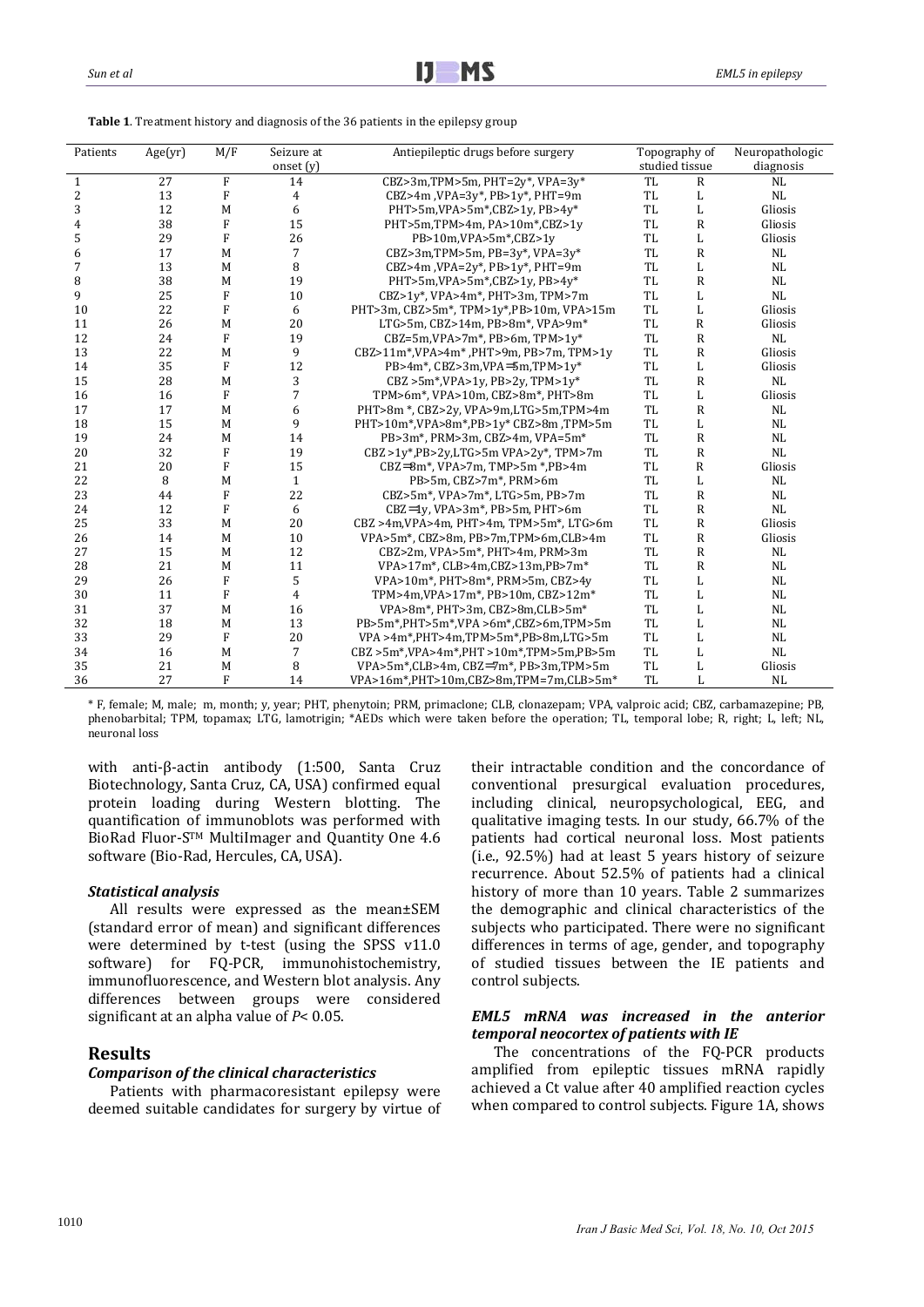|                              |        | Epilepsy $(n = 36)$ | Control $(n=8)$   | Results                        |
|------------------------------|--------|---------------------|-------------------|--------------------------------|
| Age<br>Sex                   |        | $22.92 \pm 8.94$    | $27.24 \pm 11.85$ | $t = 1.165, P = 0.2506$        |
|                              | Female | 17 (47.2%)          | 5(62.5%)          | $x2=0.1528$                    |
|                              | Male   | 19(52.8%)           | 3(37.5%)          | $P = 0.6959$                   |
| Topography of studied tissue | Left   | 18 (50%)            | 5(62.5%)          | $x^2 = 0.0620$<br>$P = 0.8034$ |
|                              | Right  | 18 (50%)            | 3 (37.5%)         |                                |





**Figure 1.** FQ-PCR analysis of EML5 mRNA in the anterior temporal lobe of IE and control patients. (A) SYBR fluorescence amplification curve; (B) The relative expression of EML5 mRNA in IE patients was higher than that in the control (greater than a five-fold change)

the SYBR fluorescence amplification curve and standard curve. Figure 1B, shows the mean increase of EML5/18s between the epileptic tissues and the control group. The mean relative expression in the epileptic and control tissue was  $0.08262\pm0.0095$  and  $0.01428\pm0.0022$ , respectively (i.e., more than a fivefold change).

# *EML5 staining was prominent in the anterior temporal neocortex of patients with IE*

Immunostaining of brain sections from IE patients with anti-EML5 antibodies revealed EML5positive neurons and glial cells predominantly in the anterior temporal neocortex of patients with IE (Figure 2 A, C, and D). Such neurons and glial cells were detected much less frequently in the normal control anterior temporal neocortex tissue (Figure 2B and E). No immunoreactivity was observed in the temporal cortex tissue of negative controls in which the primary antibody had been omitted. The optical density (OD) values for the epileptic and control tissues were determined to be  $0.4251\pm0.0855$  and 0.1919±0.0769, respectively. The results showed markedly higher EML5 in epileptic tissue compared with the controls  $(P<0.05)$ . Positive cells were immunologically cross-reactive for both glial cells and neurons (Figure 2).

### *Higher EML5 protein levels occurred in the anterior temporal neocortex of patients with IE*

To further confirm the increase in immunehistochemical staining of the epilepsy brain slices, we



Figure 2. Immunohistochemical staining of the anterior temporal neocortex with antibody targeted to EML5. EML5 was abnormally expressed in the temporal neocortex of IE patients  $(A, C, and D)$ , whereas minimal immunoreactive protein was found in the normal temporal neocortex  $(B, and E)$ ; a, neuron; b, glial cell; DAB staining  $(A,$  and  $B)$ ; Immunofluorescence staining  $(C, D,$  and  $E)$ (Bar: A, B, C, and  $E=75 \mu m$ ; D=37.5  $\mu m$ )

tested EML5 levels by Western blot (Figure 3). Immunoblotting was performed with an EML5 antibody. The protein was expressed as a band at 180 kDa while faintly stained bands were detected in control tissue samples, whereas relatively strong bands of EML5 were observed in the epileptic group. Another band of  $\beta$ -actin as control at 42 kDa was also observed in each channel, but no differences were observed among the groups. Figure 3A, shows the results of X-ray film development of EML5 staining for both groups. Figure 3B, shows the ratio of the OD of EML5 and  $\beta$ -actin. The OD values in the epileptic tissue and in the control tissue were  $1.8030\pm0.1335$ and  $1.1852\pm0.2253$ , respectively. The results revealed a significant difference between the tissues from the epileptic and control groups  $(P<0.05)$ .

#### Discussion

Here, for the first time, we described the expression pattern of EML5 mRNA and protein in the anterior temporal neocortex of patients with IE. EML5 was primarily expressed in neuronal and glial cells. EML5 expression in the anterior temporal neocortex of patients with IE was markedly higher than that in the control group. Because EML5 regulates the function of microtubules, it may lead to the seizure recurrence in IE patients.

The absence of control tissue sections from normal living human hippocampus and from the temporal lobe made it difficult to investigate the complex nature of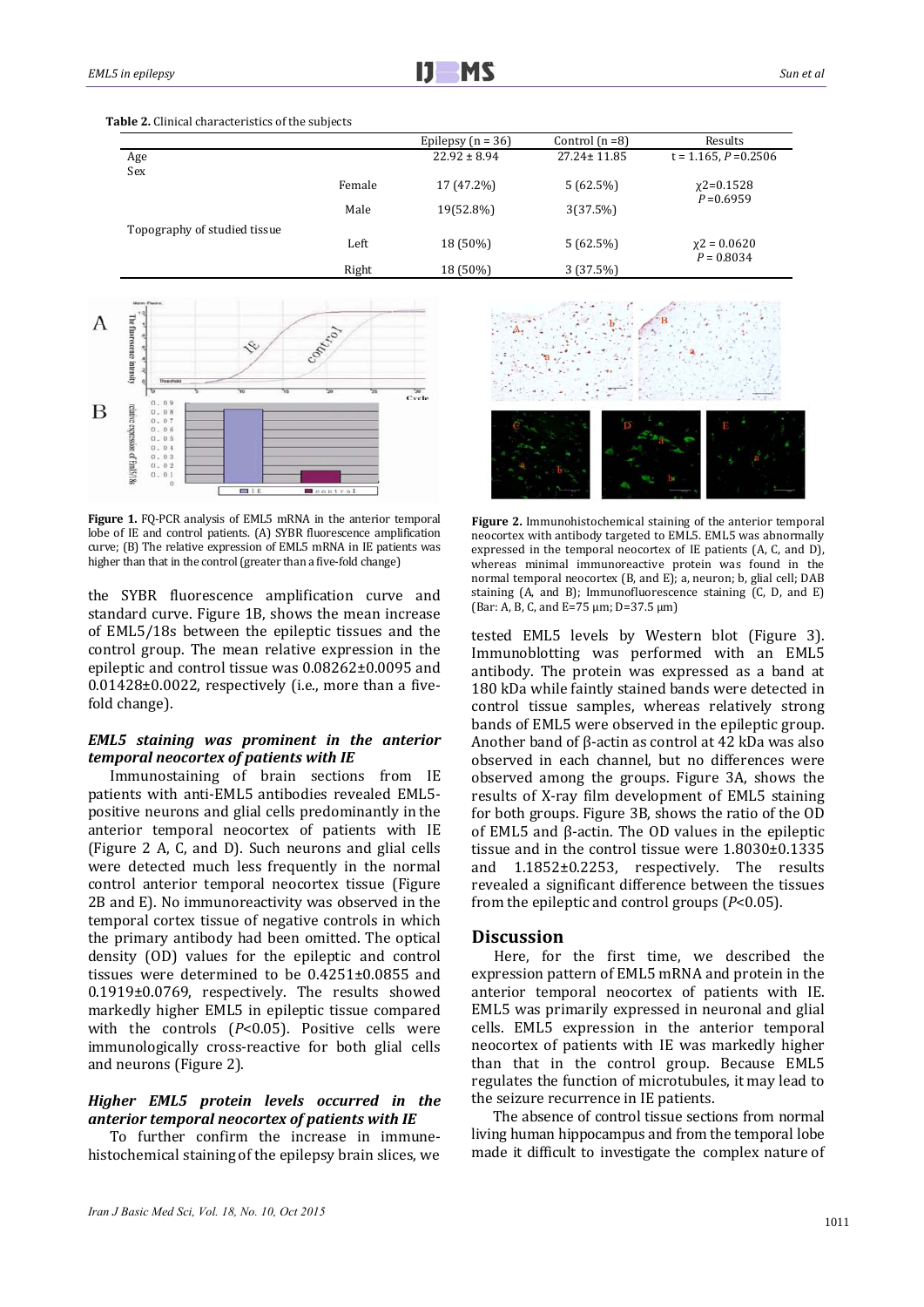

**Figure** 3. A: Western blot analysis of the EML5 expression in the anterior temporal lobe of patients with IE. A representative EML5 immunoblot that was loaded with homogenates from the control and IE cases is shown. Molecular weight markers (MW, kDa) are indicated on the left. IE, intractable epilepsy; Ctr, control. B: Semiquantitative analysis of EML5 in brain homogenates of IE  $(P<0.05)$ 

epilepsy. Because of the ethical issues and difficulty in obtaining normal human hippocampus specimens from patients undergoing resection surgeries, structurally normal brain sections obtained from head traumatic patients who had undergone anterior temporal decompression procedures were used as control samples, similar to previous study (15).

The most important findings in the pathophysiology of IE were neuronal loss and gliosis which are the consequences of seizure activity that can lead to the impairment of cells  $(16, 17)$ . The neuronal loss was observed in the patients with epilepsy, particularly in patients with recurrent and state epilepsy (18-21). In our study, the high rates  $(66.7%)$  of neuronal loss might be a consequence of the long course of the disease. Most of the patients (92.5%) presented with recurrent seizures for at least 5 years, whereas 52.5% of cases had experienced recurrences more than 10 years.

IE may be self-perpetuating in some individuals and may potentially cause irreversible neuroplastic changes such as dendritic sprouting, glial proliferation, and cell death (22, 23). All reported changes have been associated with the abnormal expression of microtubule-associated protein (MAP). In addition, MAP1A, MAP2, MAP1B, and LAMB1 (laminin-beta 1) were previously reported to be differentially regulated in epileptogenesis/chronic epilepsy (8, 24). Furthermore, MAP1A and MAP1B displayed a differential affinity for tubulin. The higher MAPs levels could increase the interaction of MAPs and microtubules. For example, MAP2 can compete with MAP1B for binding to tubulin, but not with MAP1A. The longitudinal binding of MAP2/tau proteins to protofilaments leads to microtubule stabilization and does so by bridging tubulin interfaces. By contrast, MAPs can regulate their binding affinity for microtubules by phosphorylation.

EMLs are a type of microtubule disassembly protein and are expressed in the central nervous system (25, 26). Furthermore, EML4 negative cells show a completely modified microtubule network which indicate that EML4 is necessary for correct microtubule formation (27). EML5 is predominantly expressed in the gyrus dentatus, the  $CA<sub>1</sub>$  and  $CA<sub>3</sub>$  regions of the hippocampus, olfactory bulb, and cerebral cortex, both during neuronal development and in the adult brain  $(12, 27, 28)$ . Many of these regions are sensitive to epileptic attack. Furthermore, EML5-positive neurons show enhanced microtubule dynamics compared with EML5-negative neurons (12).

Evidence to support this assumption has primarily been derived from "epileptic" brain tissues that were removed during surgical procedures from epileptic patients with drug-resistant epilepsy (3). In our study, EML5 in the anterior temporal neocortex of patients presenting with IE was markedly higher than that found in normal control tissues. The exact role of EML5 in IE remains unclear. However, from the perspective of the pathological role of EML5, we hypothesize that the overexpression of EML5 promotes the extension of neuronal dendrites and axons and then stimulates the budding of neurons. Collectively, these effects likely promote pathological neural network plasticity and excitatory synapse reconstruction. 

In terms of clinical applications, this study updates our understanding of the pathogenesis of epilepsy and offers hope of finding an objective biological index for the diagnosis of drug-resistant epilepsy. There is an urgent need to identify therapeutic targets for the development of novel antiepileptic drugs and to test new ideas for the treatment of drug-resistant epilepsy.

### **Conclusion**

Altogether, our study demonstrates that EML5 mRNA and protein are more highly expressed in the anterior temporal neocortex of patients with IE. However, the role of EML5 in seizure recurrence remains unclear. In view of the mechanism of EML5, the overexpression of EML5 may affect the assembly of microtubules, contribute to the process of neuron axonal outgrowth and sprouting, and lead to the recurrence of seizure.

#### **Acknowledgment**

The authors thank Professor French PI (Department of Neurology, Erasmus Medical Centre, Netherlands) for providing the EML5-specific antibody. We also acknowledge the support of the patients and their families for participating in this study. We would also like to thank the support of the local ethics committee and the National Board of the Medical Affairs.